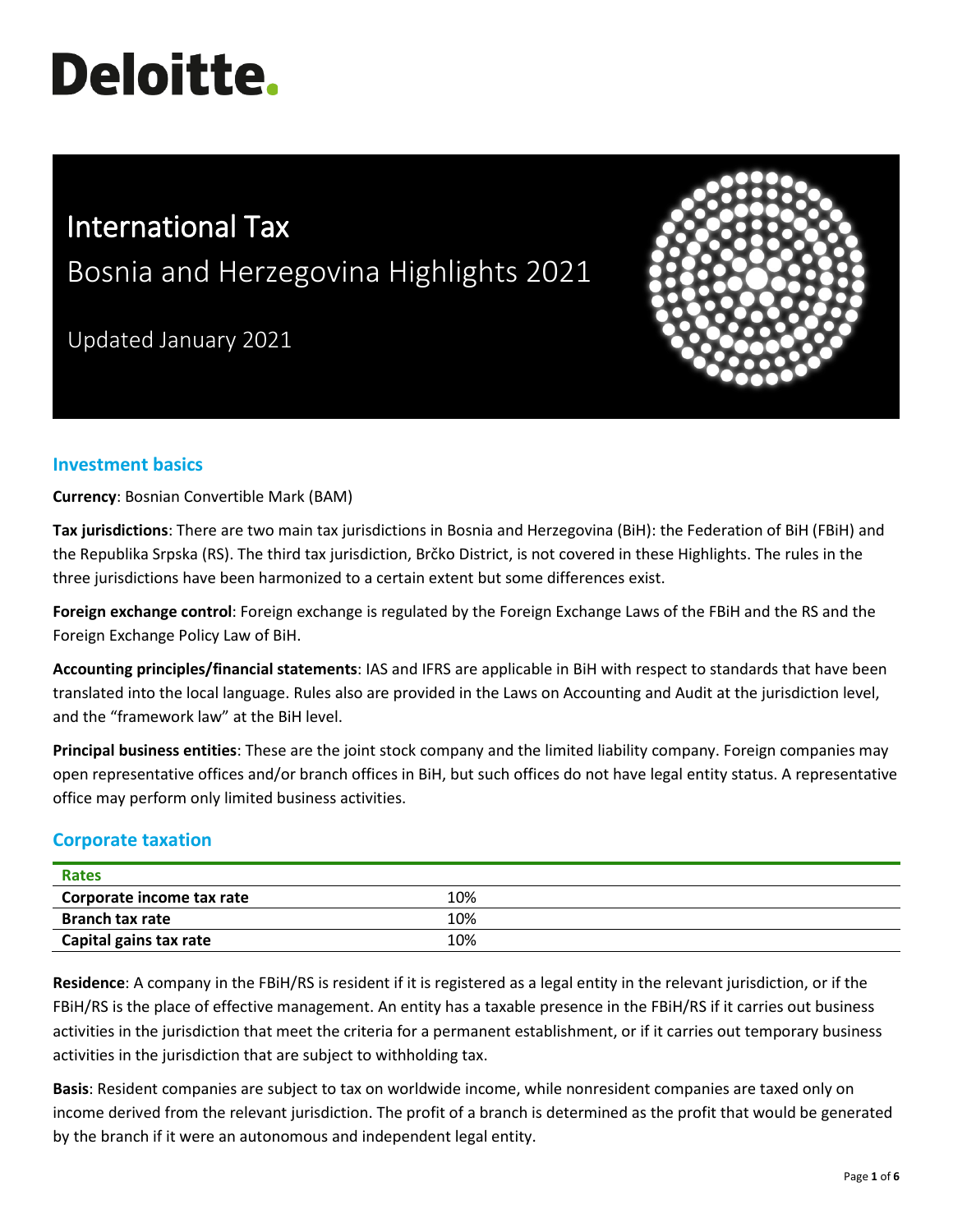**Taxable income**: The taxable base is determined by adjusting the accounting profit or loss for allowable expenses.

**Rate**: The standard corporate income tax rate is 10%.

**Surtax**: There is no surtax.

**Alternative minimum tax**: There is no alternative minimum tax.

**Taxation of dividends**: Dividends received by companies from their subsidiaries located in the same tax jurisdiction are exempt from corporate tax. Dividends received from abroad are included in the tax base; however, the related tax expenses may be credited against the total tax liability.

**Capital gains**: Capital gains generally are taxed as profits at a rate of 10%.

**Losses**: Tax losses may be carried forward for up to five years. Losses may be offset against the first available profits, with the oldest losses offset first. Losses may not be carried back.

**Foreign tax relief**: Resident taxpayers are entitled to a tax credit for tax paid abroad, up to the corporate income tax liability in the FBiH/RS.

**Participation exemption**: There is an exemption for dividends received from companies registered in the same tax jurisdiction as the dividend recipient. Sales of shares are taxable (unless an applicable tax treaty allows for different treatment).

**Holding company regime**: There is no holding company regime.

**Incentives**: The FBiH offers the following tax incentives:

- A 50% decrease in the corporate tax liability if a company invests more than BAM 20 million in production assets (property, plant, and equipment) during a five-year period (with a minimum of BAM 4 million in the first year), and the investment is financed by the company's own assets (the incentive is valid for five years);
- A 30% decrease in the corporate tax liability if a company invests an amount exceeding 50% of the value of its pre-tax profits in equipment for production, and the equipment is financed from the company's own assets; and
- A double tax deduction for salary expenses related to hiring of new employees for a period exceeding 12 months.

The RS offers a decrease in the corporate tax liability if a company invests in equipment for production necessary for carrying out a registered business activity.

### **Compliance for corporations**

**Tax year**: The tax year is the calendar year if it corresponds to the financial year of the company.

**Consolidated returns**: Group taxation is allowed in the FBiH for a group of resident companies where the parent company holds at least 50% of its subsidiaries (all consolidated subsidiaries must be located in the FBiH). The RS does not allow for consolidated returns; each entity must file a separate return.

**Filing and payment**: The tax return in the FBiH must be submitted and the tax due paid to the authorized branch office of the tax authorities within 30 days after the statutory deadline for the submission of the financial statements, which is the end of February of the following year, i.e., the return and payment are due no later than the end of March of the following year.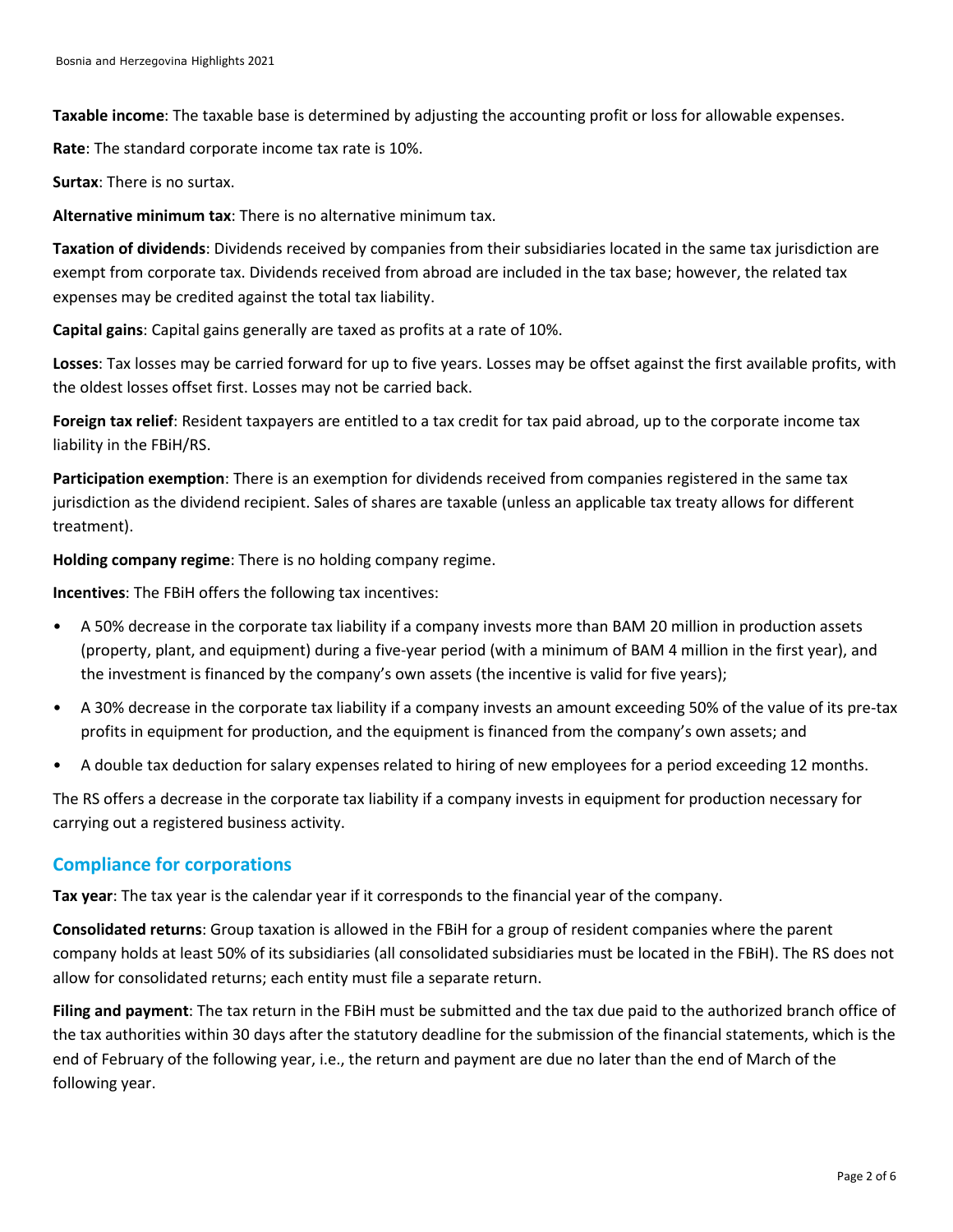The tax return in the RS must be submitted within 90 days of the end of the tax year, and in the case of a calendar yearend, no later than 31 March of the following year. The tax year may be subject to change under certain conditions. The annual withholding tax return must be submitted within 30 days of the end of the tax year, and in the case of a calendar year-end, no later than 31 January of the following year.

**Penalties**: In the FBiH, late payment interest is 0.04% per day and penalties range from BAM 3,000 to BAM 100,000. In the RS, late payment interest is 0.03% per day and penalties range from 30% of the tax liability due up to a maximum of BAM 200,000 in the case of failure to submit a tax return and failure to pay the tax liability.

**Rulings**: The tax authorities and the Ministry of Finance will issue rulings at the request of a taxpayer.

# **Individual taxation**

| Rates                      |     |  |
|----------------------------|-----|--|
| Individual income tax rate | 10% |  |
| Capital gains tax rate     | 10% |  |

**Residence**: An individual whose residence or center of business and/or vital interests is in the FBiH/RS, or who is present in the FBiH/RS for at least 183 days in aggregate during a tax year, is considered resident for personal income tax purposes.

**Basis**: Tax residents of the FBIH and the RS are taxed on worldwide income; nonresidents are taxed only on FBiH/RSsource income.

**Taxable income**: The tax base in the FBiH is the total gross taxable income paid by the employer, less employee contributions and deductible allowances (e.g., the monthly basic personal allowance, dependent family member allowances). In the RS, the tax base is the total gross taxable income paid by the employer, less social security contributions and deductible allowances (e.g., dependent family member allowances, interest paid on housing loans, and pension contributions paid for voluntary pension insurance up to a ceiling, where applicable).

**Rates**: The standard individual income tax rate is 10% in both the FBiH and the RS.

**Capital gains**: Capital gains generally are taxed at a rate of 10%, although some exemptions apply, depending on the type of property.

**Deductions and allowances**: Personal deductions in the FBiH are BAM 3,600 per calendar year. Additional deductions include the dependent family member allowance, interest paid on home mortgages, and certain payments for health services. In the RS, there is a personal deduction in the amount of BAM 6,000 per calendar year and a BAM 900 allowance for each dependent family member. Additional deductions in the RS include paid voluntary social security contributions in the amount of BAM 1,200 per year and life insurance payments in the amount of BAM 1,200 per year.

**Foreign tax relief**: Resident taxpayers are entitled to a tax credit for tax paid abroad, up to the personal income tax liability in the FBiH/RS.

# **Compliance for individuals**

**Tax year**: The tax year is the calendar year.

**Filing status**: In both the FBiH and the RS, each taxpayer must file an individual return; joint filing is not permitted.

**Filing and payment**: Returns must be filed monthly and/or annually.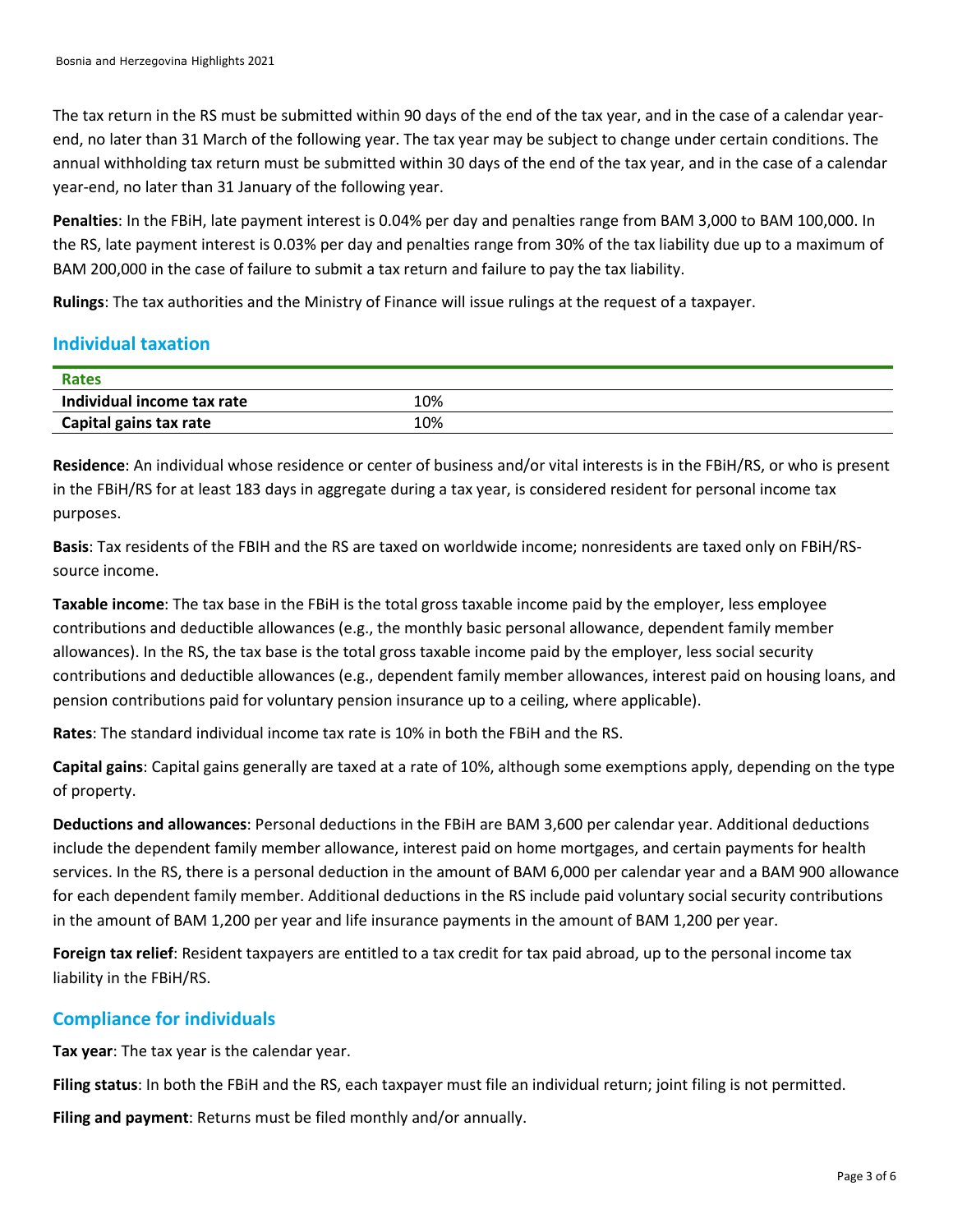**Penalties**: In the FBiH, late payment interest is 0.04% per day and penalties range from BAM 500 to BAM 50,000. In the RS, late payment interest is 0.03% per day and minimum penalties are BAM 500, BAM 1,000, or BAM 1,500.

**Rulings**: The tax authorities and the Ministry of Finance will issue rulings at the request of a taxpayer.

#### **Withholding tax**

| <b>Rates</b>                       |         |                  |            |                     |  |
|------------------------------------|---------|------------------|------------|---------------------|--|
| Type of payment                    |         | <b>Residents</b> |            | <b>Nonresidents</b> |  |
|                                    | Company | Individual       | Company    | <b>Individual</b>   |  |
| <b>Dividends</b>                   | 0%      | 0%               | 5% (FBiH)/ | 0%                  |  |
|                                    |         |                  | 10% (RS)   |                     |  |
| <b>Interest</b>                    | 0%      | 0%               | 10%        | 0%                  |  |
| <b>Royalties</b>                   | 0%      | 0%               | 10%        | 0%                  |  |
| <b>Fees for technical services</b> | 0%      | 0%               | 10%        | 0%                  |  |

**Dividends**: Dividends paid to a nonresident company are subject to withholding tax at 5% or 10% where the payer company is resident in the FBiH or RS, respectively, unless the rate is reduced under a tax treaty. Dividends paid to residents or to nonresident individuals are exempt from withholding tax.

**Interest**: Interest paid to a nonresident company is subject to a 10% withholding tax, unless the rate is reduced or the payment is exempt from withholding tax under a tax treaty. Interest paid to residents or to nonresident individuals is exempt from withholding tax.

**Royalties**: Royalties paid to a nonresident company are subject to a 10% withholding tax, unless the rate is reduced under a tax treaty. Royalties paid to residents or to nonresident individuals are exempt from withholding tax.

**Fees for technical services**: Fees for technical services paid to a nonresident company are subject to a 10% withholding tax, unless the rate is reduced or the payment is exempt from withholding tax under a tax treaty. Fees for technical services paid to residents or to nonresident individuals are exempt from withholding tax.

**Branch remittance tax**: There is no branch remittance tax.

**Other**: A 10% withholding tax is levied on other payments to nonresidents for services provided in the FBiH/RS, unless the rate is reduced under a tax treaty.

### **Anti-avoidance rules**

**Transfer pricing**: In both the FBiH and the RS, the difference between the price determined by applying the arm's length principle and the transfer price must be included in the tax base and will be taxed. Both jurisdictions have prescribed the mandatory preparation of a transfer pricing study (note that a master file also may be required).

**Interest deduction limitations**: A thin capitalization rule applies in the FBiH, under which interest expense relating to debt in excess of a 4:1 debt-to-equity ratio is nondeductible. In the RS, under thin capitalization rules, net interest expense above 30% of the tax base is nondeductible.

**Controlled foreign companies**: There are no CFC rules.

**Hybrids**: There is no anti-hybrid legislation.

**Economic substance requirements**: There are no economic substance requirements.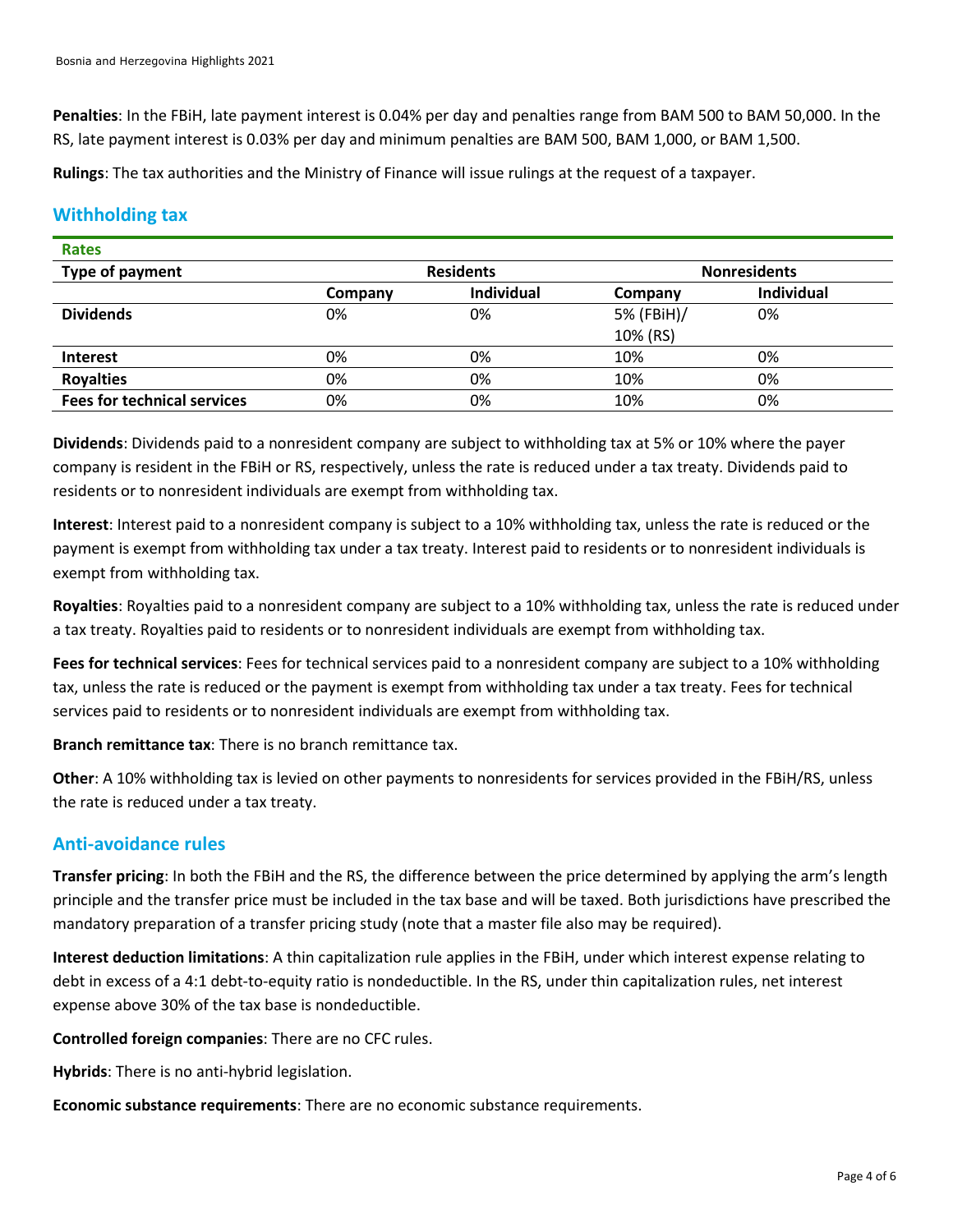**Disclosure requirements**: Transactions between related parties must be separately disclosed in the tax return.

**Exit tax**: There are no exit tax provisions.

**General anti-avoidance rule**: There is no general anti-avoidance rule.

#### **Value added tax**

| <b>Rates</b>         |     |
|----------------------|-----|
| <b>Standard rate</b> | 17% |
| <b>Reduced rate</b>  | 0%  |

**Taxable transactions**: VAT is levied at the state level and applies to the supply of goods or services supplied for consideration; the import of goods; the use of business assets or inventory for nonbusiness or personal purposes; and the provision of services for no or reduced consideration or for nonbusiness purposes.

**Rates**: The standard rate is 17%. Certain transactions are exempt, including certain public services, health and medical services, and financial services. Exports of goods are zero-rated.

**Registration**: Registration is compulsory if the individual/legal entity performs or intends to perform taxable activities in the BiH. The threshold for VAT registration is BAM 50,000. Voluntary registration is possible if the threshold is not met, in certain cases. A taxable person established abroad that carries out taxable economic activities in the BiH must register through a VAT representative.

**Filing and payment**: VAT is calculated for each calendar month. VAT returns and payments are due by the 10th day of the following month.

#### **Other taxes on corporations and individuals**

Unless otherwise stated, the taxes in this section apply to both companies and individuals and are imposed at the federal level.

**Social security contributions**: In the FBiH, the employer contributes 10.5% of the employee's gross salary and the employee contributes 31% of the gross salary. In the RS, the employee contribution is 32.8% of the gross salary.

**Payroll tax**: There is no specific payroll tax, but in both the FBiH and the RS, the employer withholds personal income tax from salary on a monthly basis.

**Capital duty**: There is no capital duty.

**Real property tax**: Property tax is levied in the FBiH at the cantonal level. In the RS, the tax rate is determined by the municipality in which the property is located (see also under "Transfer tax").

**Transfer tax**: The acquisition of real estate in the FBiH is subject to real estate transfer tax, levied at the cantonal level. The tax base is the purchase value of the property at the time of the transaction. Either the buyer or the seller may be responsible for payment of the tax, depending on the real estate transfer tax law in the particular canton. There is no real estate transfer tax in the RS, although the purchaser/owner of property automatically becomes the real estate taxpayer, according to the real estate tax law. The tax base for real estate tax purposes is the estimated market value of the property. Each municipality determines its own tax rate, which may range from 0.05% to 0.5%.

**Stamp duty**: There is no stamp duty.